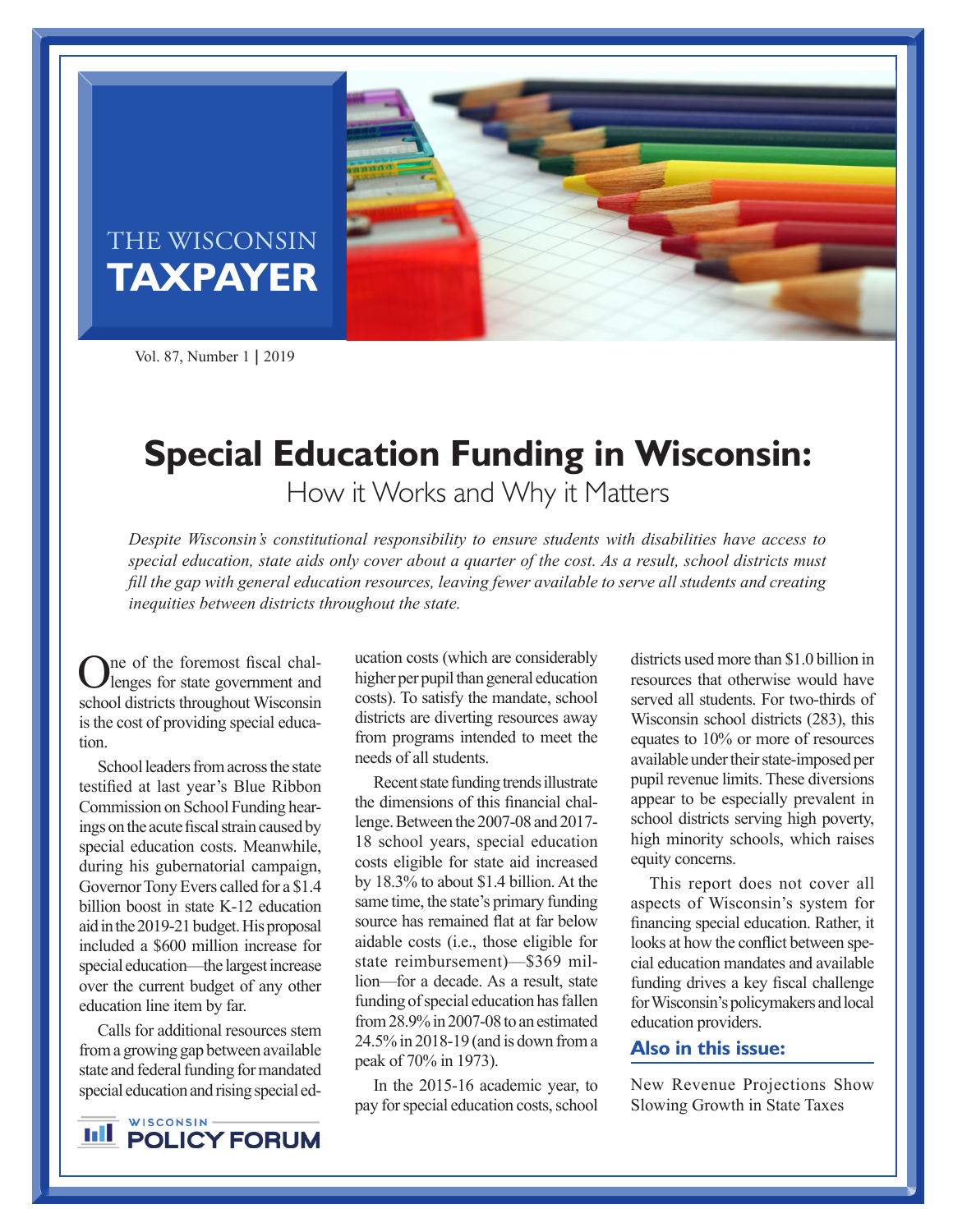**Fig. 1: Share of Students with Disabilities** # of Districts or Independent Charters in Each Range, 2017-18



#### **WHAT IS SPECIAL EDUCATION?**

Wisconsin statutes define special education as "specially designed instruction…provided at no cost to [a child's family] to meet the unique needs of a child with a disability." Regardless of cost or available funding, state and federal law guarantee students with disabilities enrolled in **public schools (either district or independent charter)** a free and appropriate public education (FAPE). Students with disabilities may participate in open enrollment, but nonresident school districts may deny their application if space or programming is not available to accommodate their needs.

A child may qualify for special education or related services based on a variety of disabilities and health conditions. Examples of services include speech-language pathology, physical therapy, classroom aids, modified curriculum, counseling, transportation, and school nursing. The specialized educational program and support services a school district deems necessary for a child with a disability (with input from parents) are outlined in an Individualized Education Program (IEP).

School districts have different responsibilities to students with disabilities whose parents elect to enroll them in **private schools**. School districts must locate, identify, and evaluate all students with disabilities including those parentally placed in private schools within the district's boundaries. However, federal law explicitly states that there is not a right to FAPE for students with disabilities who are placed in a private school by their parents. Instead, school districts are subject to a less rigorous standard, to ensure "those children have an opportunity to participate in special education."

As noted, school districts provide needed services to students in public schools regardless of cost. For parentally placed private school students with disabilities, in contrast, school districts meet the required standard by setting aside only a proportionate share of their federal Individuals with Disabilities Education Act (IDEA) formula funds (based on the number of parentally-placed private school students with disabilities in their area). This count determines the types and amount of services that will be available to those students, only some of whom may end up receiving services. School districts are not required to use state or local funds to provide these services.

Other differences include private schools having the option to charge tuition, private school teachers not being required to meet state qualifications for special education teachers, and parents having no explicit legal rights if they dispute what the private school provides to their child.

#### **NUMBER OF STUDENTS SERVED**

In 2017-18, 118,546 public school students with disabilities were enrolled in Wisconsin school districts (including district charter schools) and independent charter schools, or 13.8% of total public enrollment statewide. This is similar to the latest federal figure of 13% and reflects a statewide decrease of 5,576 students (4.5%) since 2007-08. However, the Department of Public Instruction (DPI) projects a slight increase (0.3%) in this count over the next two years.

Some have questioned whether charter schools (public schools created through a contract between a governing organization and a chartering authority such as a school board or other entity) enroll a smaller share of students with disabilities than non-charter public schools. Statewide DPI enrollment data from 2017-18 show students with disabilities as a share of overall enrollment in charter schools was 10.9% compared to 13.8% for non-charter public schools. However, because all but two independent charter schools were in Milwaukee County, a better comparison might be with the percentage of students

# THE WISCONSIN **TAXPAYER**

#### **2019 Vol. 87 Number 1**

Publication Number USPS 688-800 Periodical postage paid at Madison, Wisconsin

#### **Receiving This Publication:**

*The Wisconsin Taxpayer* is a regular publication of the Wisconsin Policy Forum. WPF members receive an e-mail when each Taxpayer is released. For membership information, go to wispolicyforum.org/join.

#### **Postmaster:**

Send address changes to *The Wisconsin Taxpayer,* 401 North Lawn Avenue, Madison, Wisconsin 53704-5033 Phone: 608.241.9789 Fax: 608.241.5807 Email: publications@wispolicyforum.org Website: wispolicyforum.org

#### **Executive Committee:**

Grady Crosby, Mark Czarnecki, John Kita, Henry Newell, Steve Radke, Thomas Rettler, Leigh Riley, Cynthia Rooks, Andy Schiesl, Tom Spero, and Brad Viegut.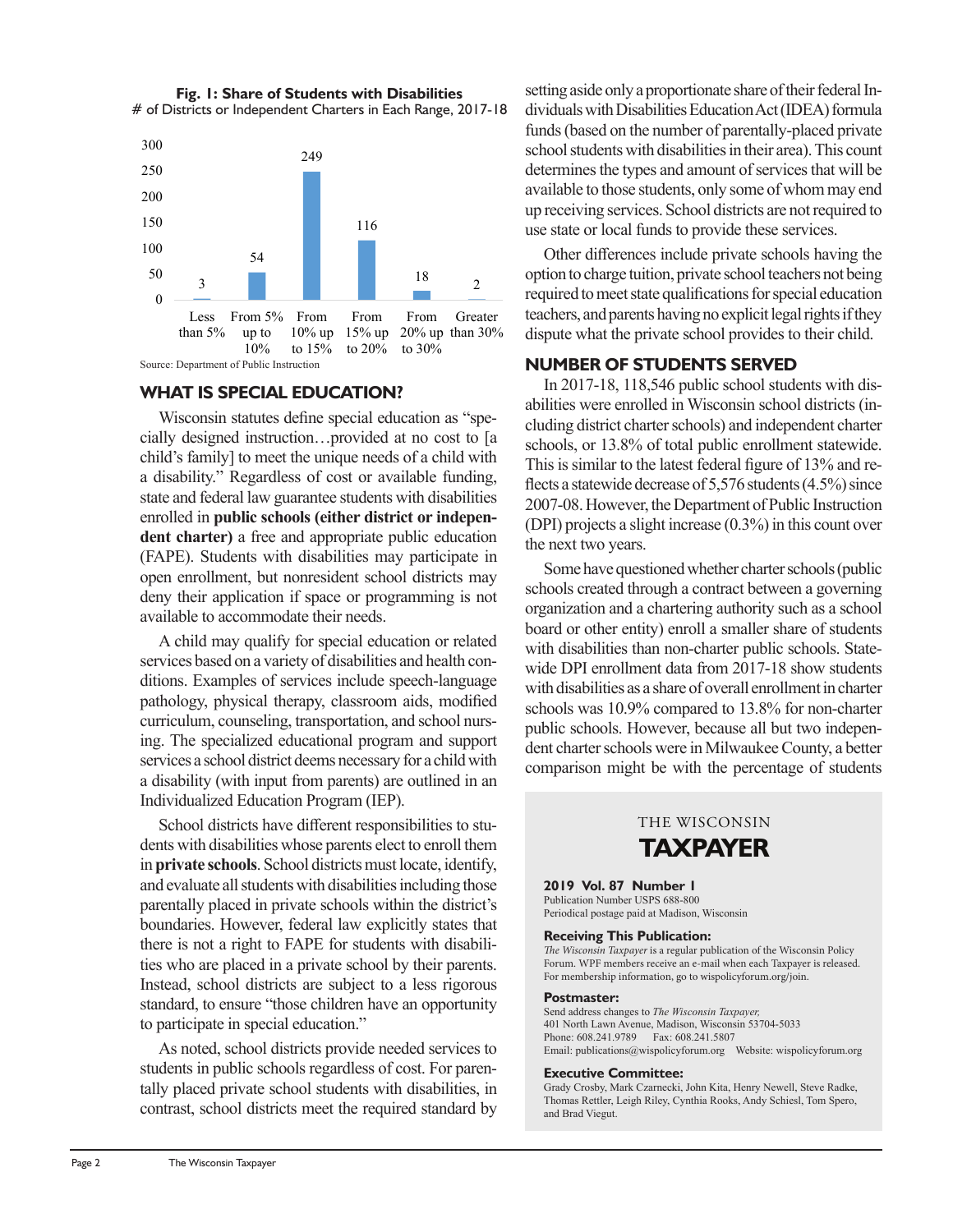with disabilities in Milwaukee Public Schools (MPS) (18.8%) or the average in non-charter public schools in Milwaukee County (16.1%). From either angle, average enrollment of students with disabilities in charter schools does appear to be lower than in non-charter peers.

As illustrated in Figure 1 on page 2, the relative sizes and proportions of special education populations among the state's districts and charter schools vary widely—from 0.1% to 40% of overall enrollment. In just over half of Wisconsin's school districts and independent charter schools (249), students with disabilities represent between 10% and 15% of the overall student body. An additional 116 local education providers have special education populations of between 15% and 20%. Because of the considerable cost that schools incur to provide special education, this wide variation is a key driver of inequities among districts and schools statewide.

### **SPECIAL EDUCATION COSTS, FUNDING**

Special education costs come from providing specific services outlined in the IEP of a qualifying student that the school would not otherwise incur—also known as "excess cost."

In 2016-17, the total excess cost of special education services statewide was more than \$1.66 billion. This represents about 13% of total educational expenditures as reported in DPI's 2016-17 audited annual report that provides comparative cost data for school districts. Total special education costs have increased by about 10.5% since 2007-08, although year-over-year growth has slowed in recent years.

This increase in costs has occurred despite the previously mentioned decline in the number of students with disabilities. According to DPI, one possible explanation is that strategies to improve teaching, initiatives to identify students with disabilities at a young age, and other efforts to address lower-cost but more common needs (such as learning disabilities) have diminished the number of lower-need students. At the same time, DPI points to growth in the number of students with relatively more complex, severe, or costly needs (such as students with autism or those with certain chronic or acute health problems). This increase at the state level follows national trends.

On average, instructional and support costs for students with disabilities are significantly higher (double, by some estimates) than those for regular education. Several specific federal and state funding streams are intended to help defray the costs of these mandated services, but as we will see below, they fall far short and leave districts to cover the lion's share with general state and local funds.

**Figure 2: Federal Aid Remains Flat** Federal IDEA Grants for Special Education, 2001-01 to 2017-18



#### **Federal Funding**

With the 1975 passage of the Individuals with Disabilities Education Act, the federal government committed to assisting states and local communities to provide education for students with disabilities. The main source of federal funding for special education is IDEA grants, determined by a formula. Medicaid also provides funding for certain health, medical, and administrative costs. Federal special education aids offset about 12% of total statewide special education costs in 2015-16.

In 2017-18, Wisconsin schools received \$186.3 million in IDEA flow-through grants. As shown in Figure 2, funding from this program has remained relatively flat over the past decade with the exception of 2009-10 when IDEA and Title I formula grants doubled for all school districts under the American Recovery and Reinvestment Act.

#### **State Funding**

According to the Education Commission of the States, Wisconsin was one of only five states as of 2014-15 that reimbursed districts for part or all of their special education costs rather than providing this aid through the state's general school funding formula. Among those five states, Wisconsin had the lowest reimbursement rate (27%). The other four were Michigan (29%), Nebraska (51-57%), Vermont (60%), and Wyoming (100%).

Wisconsin supports students with disabilities using a variety of financing tools. In addition to two relatively small grant programs targeted to successful transition from high school, Wisconsin employs three types of "categorical aid" (totaling \$380 million in 2018-19) that reimburse school districts for a relatively narrow set of special education costs. The largest aid source by far is special education and school-age parents aid, also known as primary special education aid. Costs eligible for reimbursement under this program are more limited than those that may qualify for federal IDEA reimbursement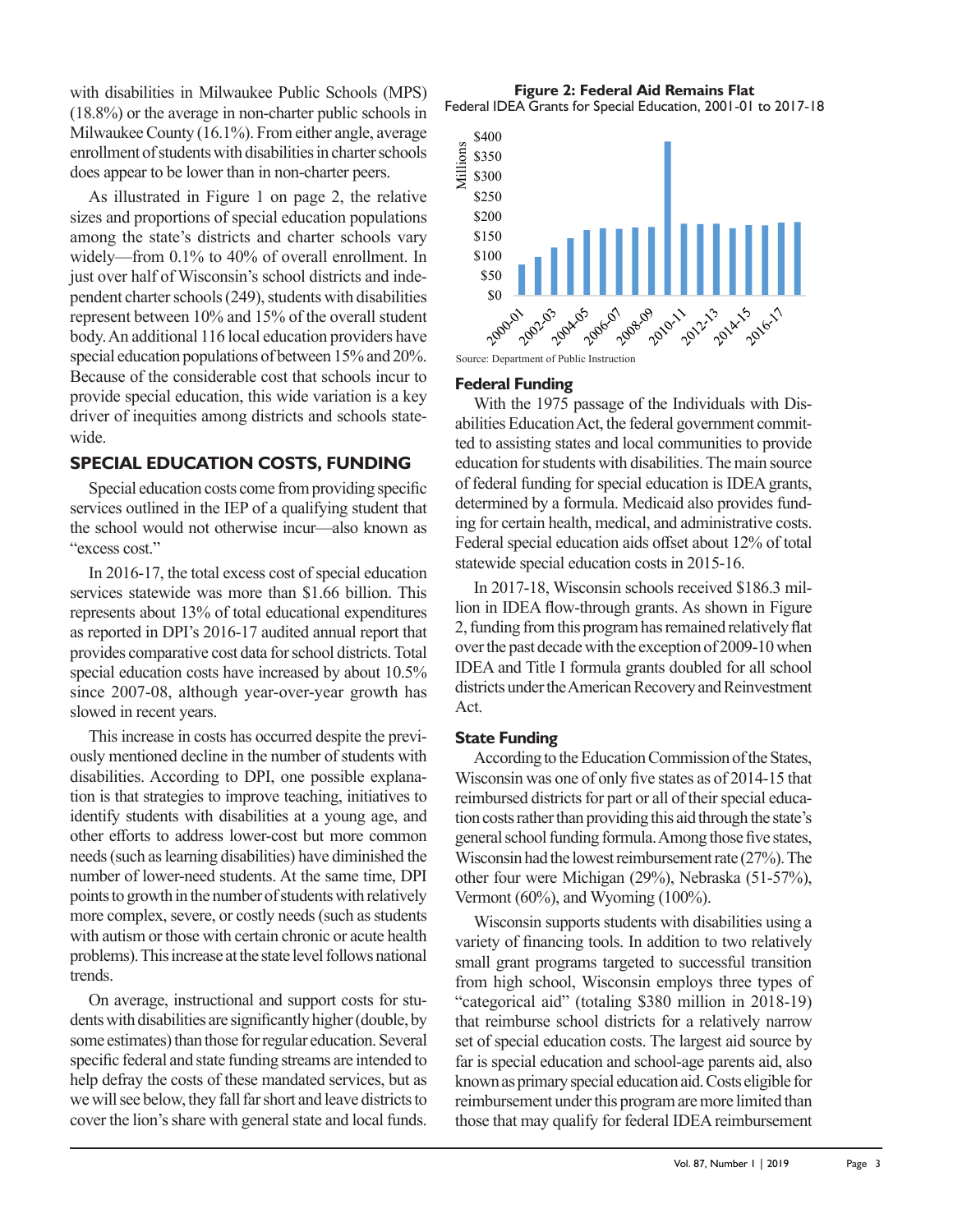#### **State or Federal Reimbursement?**

How do districts with special ed costs decide? Key points:

**•** Districts have a finite budget for IDEA funds determined by formula (which are reimbursed at 100%) and unlimited but prorated (currently around 25%) reimbursement from state categorical funds.

• Districts can request reimbursement for a given expense from only one program, not both (i.e., they cannot receive state aid and federal aid for the exact same dollar of expense).

• Districts have to figure out which expenses to claim under each source to maximize resources for paying for special education costs.

and include instruction, related services, and specialized transportation for students with disabilities. Although special education enrollment has declined modestly over the past decade, costs eligible for reimbursement under this program have increased by 18.3% (\$222 million) to exceed \$1.4 billion.

Despite the increase in costs, the state has appropriated the same \$368.9 million for this program annually since 2008-09. Consequently, as noted earlier, reimbursement rates have fallen from a peak of 66% in 1980 to an estimated 24.5% in 2018-19. Figure 3 illustrates how reimbursement rates have fallen since 2000-01 as a result of relatively flat funding levels and rising costs.

#### **Local and Other State Funding**

This gap between available state and federal funding and actual excess special education costs places a considerable burden on local school districts, which end up turning to other revenue sources. The largest sources of revenue for public school districts are general state aids and local property taxes, which together are capped under the state-imposed revenue limit. This finite amount is the main resource on which schools rely to serve all students.

School districts have little discretion over how to spend a large portion of that revenue, however, as they are mandated to cover the specific costs associated with students with disabilities. Consequently, resources for regular education often are diverted toward special education costs. Because school districts can spend only a finite amount for general education (i.e., the revenue limit per pupil), this leaves fewer resources to meet the needs of all non-special education students and likely exacerbates inequities between schools. The Legislative Fiscal Bureau calculates that school districts diverted over \$1 billion of their general fund dollars in 2015-16 to pay for special education costs.

For two-thirds of Wisconsin school districts (283), the amount they must draw down from general funds used to serve all students to pay for excess special education costs represents 10% or more of their revenue limit. In other words, about one-tenth of these districts' main source of funding comes off the top to pay for excess costs of students with disabilities.



**Figure 3: State Reimbursement Rate for Special Education Falls** Special Education Costs, State Aid, and Reimbursement Level, 2000-01 to 2018-19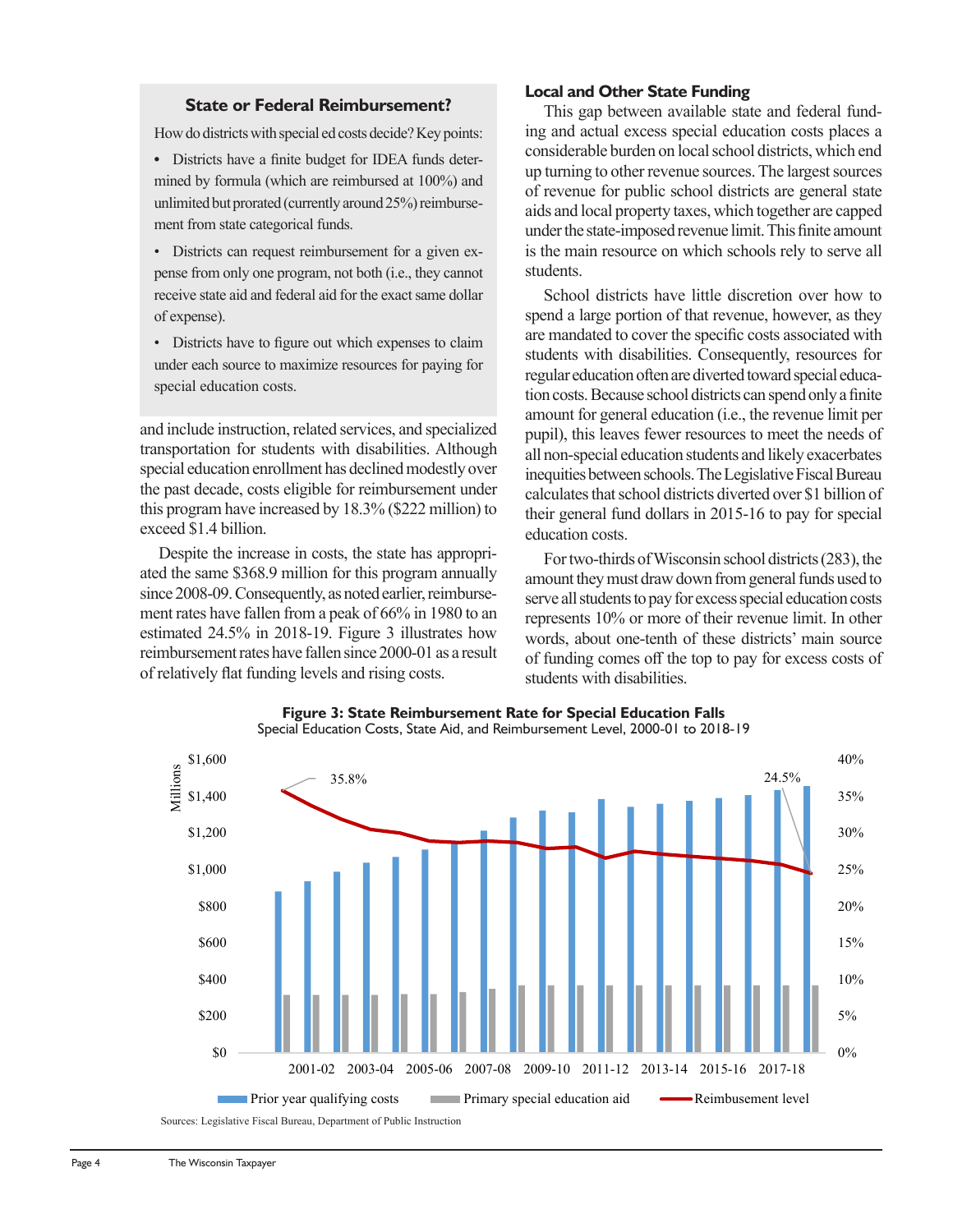



Sources: Department of Public Instruction, WPF calculations

Figure 4 shows the 10 Wisconsin districts with the highest special education costs as a share of their per pupil revenue limits (the per pupil amounts throughout the rest of this report are per full time equivalent student, or FTE). Notably, these districts are widely dispersed across the state. With the exception of MPS, they include small districts whose local special education costs equate to between 18% and 25% of their per pupil revenue limit authority. Three of these districts serve the state's largest district populations of Native American students (Menominee Indian, Lac Du Flambeau #1, and Bayfield).

Among Wisconsin's 10 largest districts (as measured by 2015-16 enrollment), special education cost per pupil not offset by federal or state aids is equivalent to between 12% and 17% of their revenue limits per pupil. These include high-poverty districts and those that serve large populations of minority students.

In summary, the need to finance special education costs with resources that are subject to tight revenue limits and that are intended to serve all students presents challenges to the majority of school districts across the state. Moreover, this need appears to be especially pressing in school districts serving vulnerable students.

#### **SPECIAL NEEDS SCHOLARSHIP PROGRAM**

Beginning in 2015-16, private schools enrolling students with disabilities have gained access to a relatively new funding source. Introduced in Wisconsin's 2015-17 state budget, the Special Needs Scholarship Program (SNSP) is one of 19 programs nationwide that provides state-funded vouchers or other support specifically for students with disabilities enrolled in private schools.

As shown in Figure 5, at the program's 2016-17 inception, 26 participating schools reported 235 students participating. The program's second year saw modest growth with 252 students in 28 participating schools. About three-fourths of the students who received special needs scholarships during the first two years of the program attended a private school during the prior year. In 2018-19, the program expanded almost threefold to 692 students in 76 schools. (This likely stems from the repeal of the state requirement that participants have attended a public school or been denied an open enrollment seat the prior year.)

The SNSP paid private schools a statutorily set amount of \$12,431 per pupil in 2018-19. (This is higher than the amount paid for parental choice vouchers, presumably to help cover the "excess costs" of special education). The total amount paid to private schools was \$2.6 million in 2016-17, \$3 million in 2017-18, and is estimated at \$8.4 million in 2018-19. For costs incurred during the 2018- 19 school year, private schools now have an alternative payment option. Instead of taking the standard per-pupil payment, they may elect reimbursement in the following year of documented actual costs to carry out a student's IEP or services plan and related services as modified by agreement between the school and the student's parents. Through reductions in their state aid, resident school districts pay for the costs of the modified IEP or services plan and related services up to 150% of the program's standard per-pupil payment. If costs exceed that amount (\$18,647 in 2018-19), DPI takes money from the state's general fund to cover up to 90% of actual costs.

Under current law, neither the resident school district nor DPI has authority to review or dispute the modifications private schools make to the IEP or services plan, even if those changes result in significantly higher costs.

#### **FISCAL IMPACT OF SCHOLARSHIPS**

The state pays for the special needs scholarships by making a corresponding reduction in the current year to the state school aid going to the districts where the students in question reside. In a 2018 evaluation, the Legislative Audit Bureau (LAB) found that resident school districts statewide saw their state aid reduced by \$4.1 million to offset SNSP costs over the program's

**Figure 5: Special Needs Voucher Program Expands** # of Special Needs Scholarship Participants, 2016-17 to 2018-19

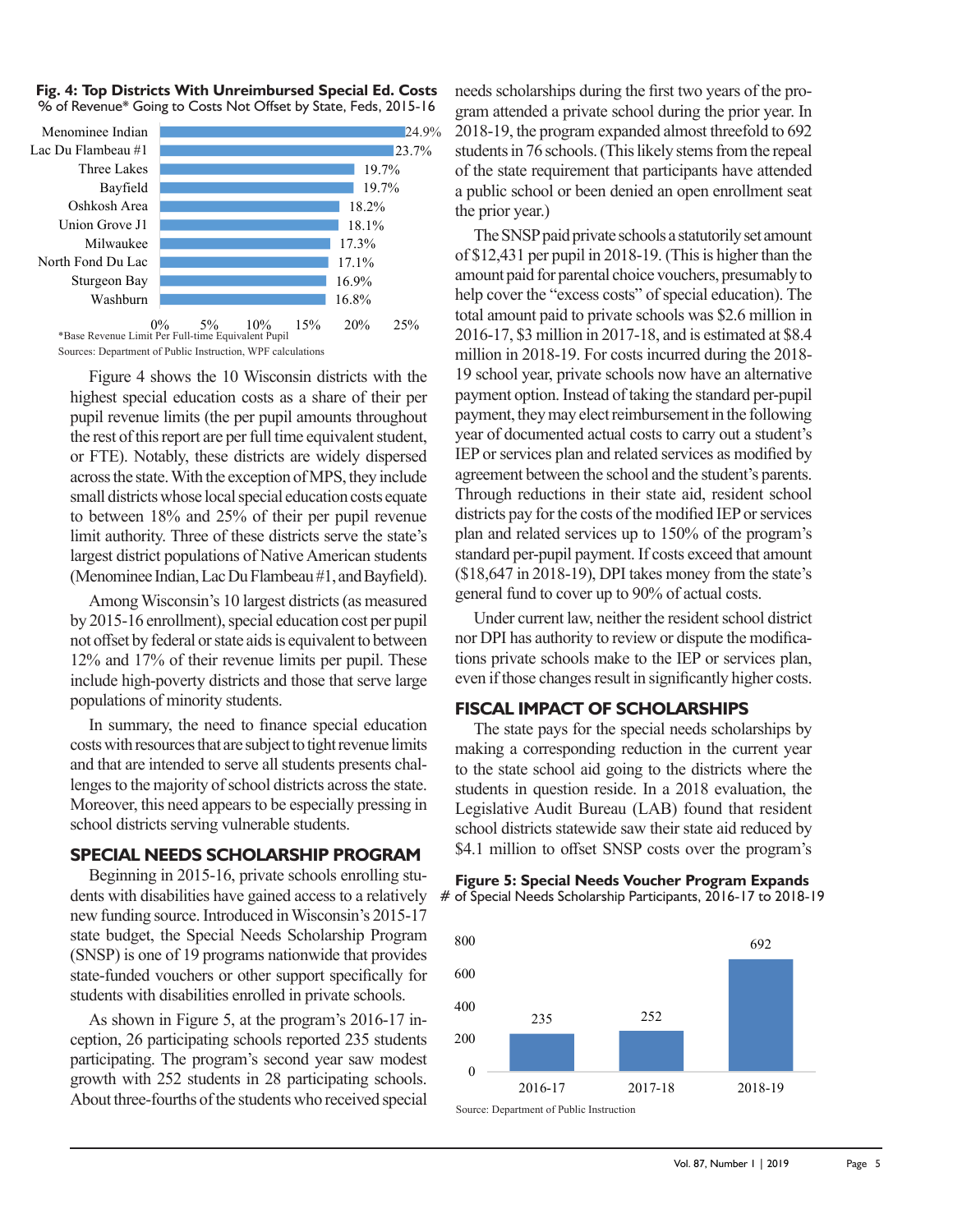first two years (with the impact reaching \$2.6 million for Milwaukee Public Schools).

In addition, because of the way state aid is calculated for all school districts statewide, the scholarship program also affected aid for districts that did not have any participating resident students. The LAB found that in 2017-18, these school districts saw, on average, \$3,400 in reduced state aid—a modest amount but one that could grow significantly in the future.

The program also affects resident school districts' revenue limits (in the same manner as the state's statewide and Racine voucher programs for regular education do). After a district's state aid is reduced to pay for the special needs scholarships, the district has the option under state revenue caps to compensate for the lost aid in the current year by raising the property tax levy.

If a school board does end up raising the local levy to maintain current educational programs serving all students, then the cost of the SNSP students is borne by the property taxpayers in that district. Local taxpayers may not be aware of this because property tax bills do not spell this out explicitly.

Students participating in the SNSP in the current year are counted in the following year in the resident school district's membership, a specific form of enrollment count, for state general aid purposes, but are not counted for revenue limit purposes. According to DPI, this provision is unlikely to fully restore the district's prior year state aid reduction. Moreover, this system redistributes general school aids statewide. Districts that receive less

general school aid as a result of those receiving more through the SNSP in many cases will choose to fill the gap by raising their property taxes as well.

The total deduction in state aid school districts will realize from the SNSP in 2018-19 is an estimated \$8.4 million—over twice the amount from the first two years of the program combined. In most cases, the loss to the 84 affected school districts represented 1% or less of their overall general state aid, but in Milwaukee Public Schools it reached as high as \$4.4 million for 362 participants.

While these deductions exacerbate the already heavy burden of special education costs for many districts, the \$8.4 million is a comparatively small expenditure relative to total state spending on special education categorical aid (\$380 million in 2018-19). A primary concern raised by some state policymakers and local districts, however, is the potential for significant future growth in the cost of and participation in the SNSP and the consequences on both resident and non-resident school districts. This concern stems from the tripling in participation in the program's first three years, the recent change in state law that allows for a payment of up to 90% of the private school's actual costs, and the absence of provisions for strong state oversight on how funds are spent.

#### **CONCLUSION**

The historical underfunding of mandated special education in Wisconsin creates daunting fiscal and educational challenges for districts that already struggle with flat revenue limits and rising cost pressures. First, schools may lack sufficient resources to provide an optimal



**Figure 6: Additional State Aid Under Hypothetical 60% and 90% Reimbursement Rates**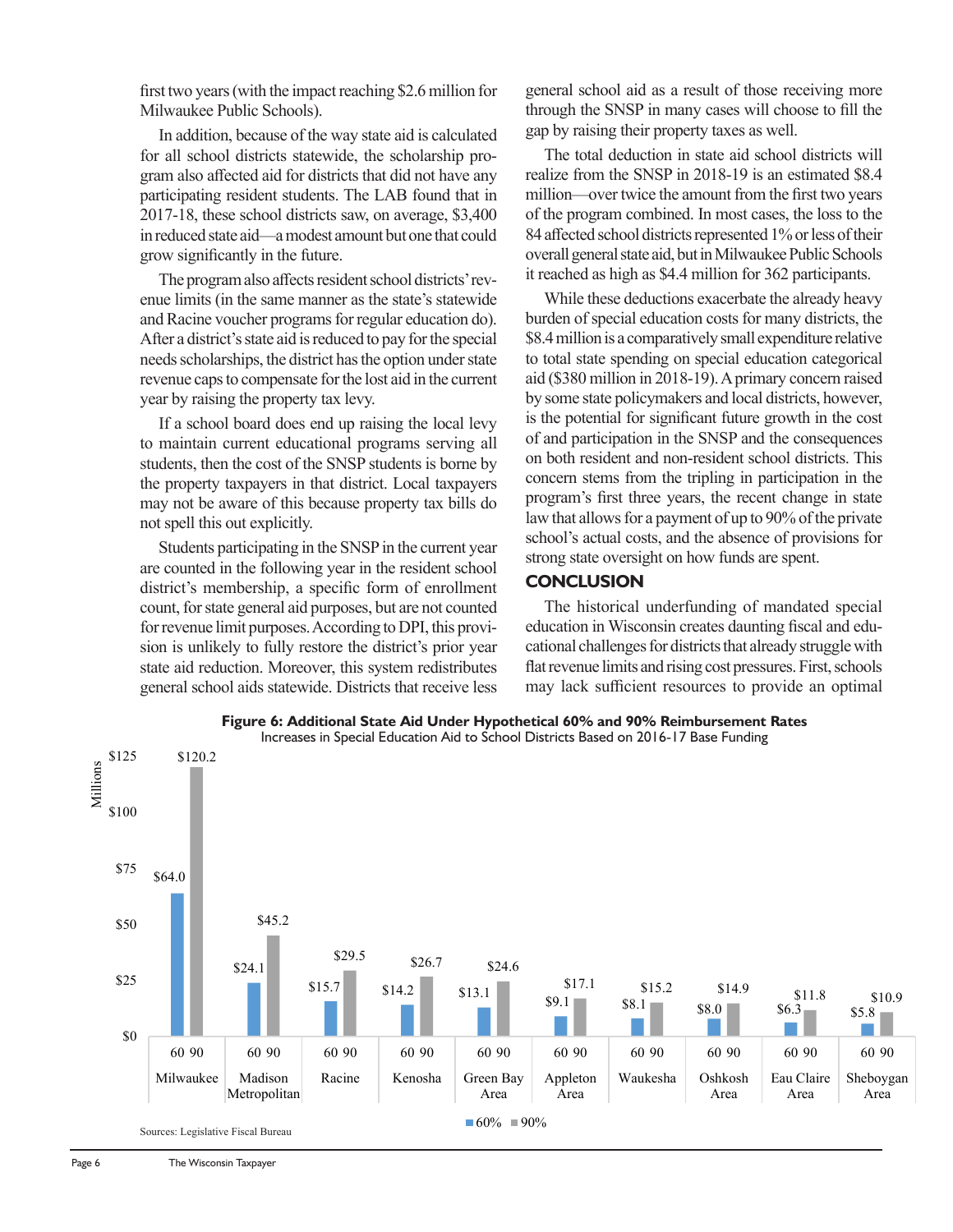### **Federal Maintenance of Effort (MOE)**

To receive federal IDEA funds, states are required to maintain or increase their financial support for students with disabilities from one year to the next. This is called maintenance of state financial support (MSFS). If a state fails to meet its maintenance requirement in one year, its federal IDEA award is reduced in subsequent years until the funding is restored. The reduction to the federal IDEA award would affect all school districts in the state.

The MSFS carries important policy implications and risks. In deciding how much state funding to allocate for special education, state policymakers must consider whether the state can maintain that level of funding indefinitely.

This is separate from the federal maintenance of effort (MOE) rule for school districts which requires they maintain the same amount of local and state funds for special education services from year to year.

range of supports for students with disabilities. Also, by compelling school districts to divert resources that otherwise would serve all students, insufficient funding for special education has emerged as a major contributor to inequity in Wisconsin's school finance system.

Over the past year, these concerns have sparked calls for increased state special education aid. For example, before leaving his post as DPI superintendent, Evers proposed a 2019-21 DPI budget that would dramatically boost reimbursement for special education costs for every school district—to 30% in 2019-20 and 60% in 2020-21. This would require a \$606 million increase over the 2019 base budget (over two years), making it the single largest program expansion in the 2019-21 proposed DPI budget.

Similarly, the Blue Ribbon Commission on School Funding recommended increasing the current reimbursement rate from about 25% to a range between 28% and 60%. Finally, a growing number of local school districts (30 as of early January 2019) are calling for parity with private schools of 90% state reimbursement of special education costs.

Figure 6 on page 6 shows the impact reimbursement rate increases would have had on the 10 districts with the highest special education aid levels in 2016- 17. Compared to aid levels that year (which were equivalent to a 26.2% reimbursement rate), a 60% reimbursement rate would have raised state spending by \$488.5 million. A 90% reimbursement rate would boost primary special education spending by \$917.3 million.

Wisconsin policymakers also could consider tailoring alternative policy options adopted by other states confronting similar challenges. For example, 12 states use categorical aids but provide them to school districts up front, often as block grants. This method could address the relatively narrow list of allowable costs and administrative burden that some argue Wisconsin's reimbursement and reporting system imposes. However, according to DPI officials, this method also would make it impossible for school districts to track spending on special education using state funds. This would mean only spending using local funds could count toward their federal maintenance of effort requirement.

The majority of states (33) minimize the competition between special education and general education by embedding one or more student weights (e.g., for disability category or educational setting) for students with disabilities into the state's primary funding formula. As long as revenue limits could be adjusted to account for the increased weights and the aid could be clearly specified for special education (to comply with maintenance of effort rules), this method could reduce the vulnerability of such funding because it would not sit in discrete line items easily subject to cuts.

Our analysis also raises several non-fiscal questions that merit further analysis. For instance, to what extent and in what ways could improvements in currently underfunded resources such as programming, staffing, and facilities, improve outcomes for students with disabilities? Moreover, both over- and under-identification of students with disabilities are potential civil rights issues. It may be worth studying the underlying causes of, and possible solutions to, disparities in the way students of color or other student subgroups are identified as students with disabilities.

Finally, the fiscal conflict between special and regular education puts adequate funding for every student at risk, and addressing it would provide benefits for all. Without such state action, the impact of general boosts in K-12 funding such as increasing revenue limits or general school aids will be mitigated by the need to divert a large portion of those resources to special education. Conversely, the more the state invests in special education, the more resources will be available for schools to spend on purposes that serve all students. As one local education leader phrased it, "Pouring a little more water in the bucket gets the headline, but there's a hole in the bucket, and it's been getting bigger every year."